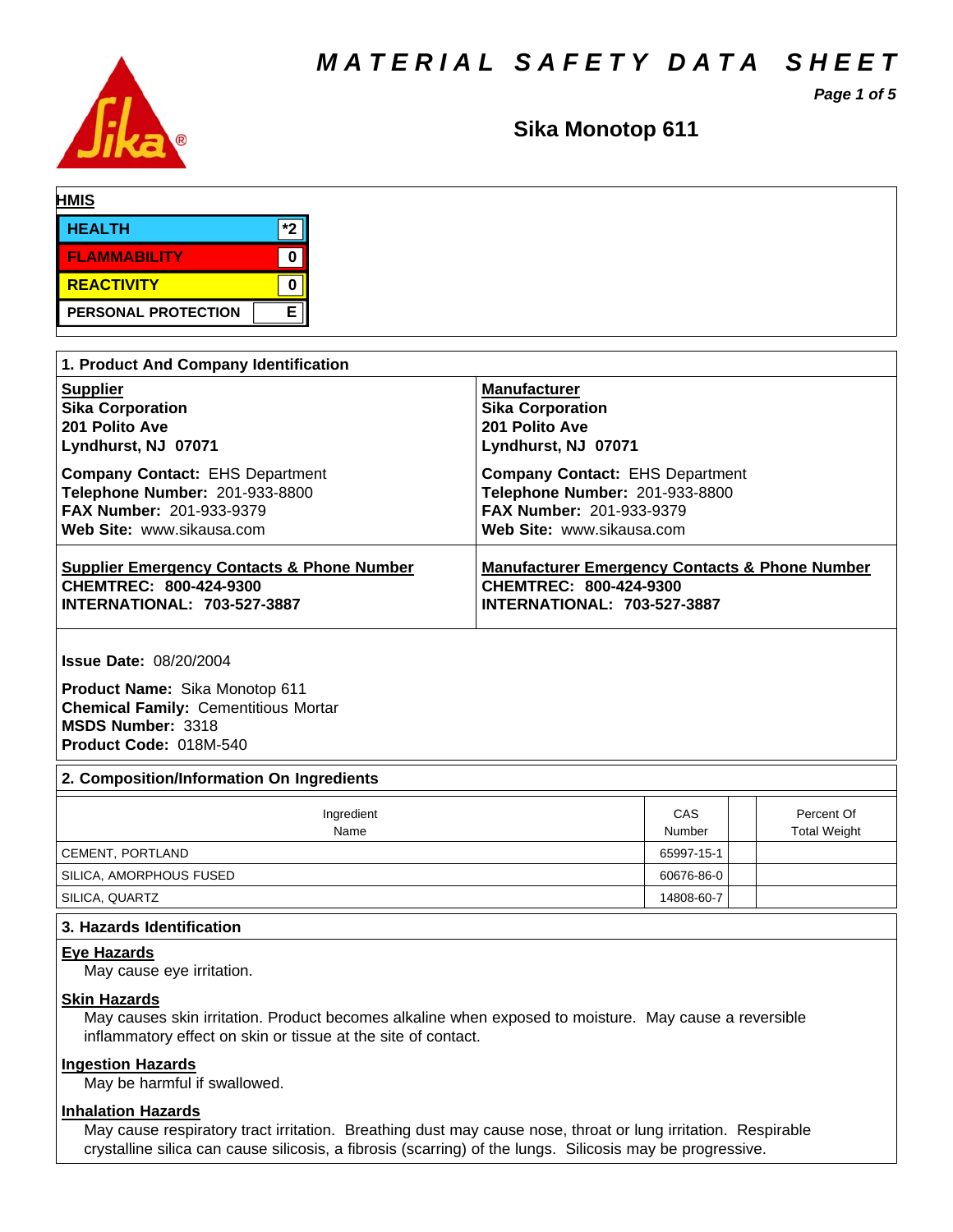# **Sika Monotop 611**

# **3. Hazards Identification - Continued**

# **Chronic/Carcinogenicity Effects**

Contains Silica Quartz. Inhalation of quartz is classified as a human carcinogen. Chronic overexposure can cause silicosis, a form of lung scarring that can cause shortness of breath, reduced lung function, and insevere cases, death.

# **4.First AidMeasures**

# **Eye**

In case of contact, hold eyelids apart and immediately flush eyes with plenty of tepid water for at least 15 minutes. Get medical attention immediately if irritation develops and persists.

#### **Skin**

In case of contact, immediately flush skin with soap and plenty of tepid water for at least 15 minutes. Get medical attention immediately if irritation (redness, rash, blistering) develops and persists.

### **Ingestion**

If swallowed, do not induce vomiting unless directed to do so by medical personnel.

### **Inhalation**

Remove to fresh air. If not breathing, give artificial respiration, seek medical attention.

# **5. Fire Fighting Measures**

**Flash Point:** N/A°F **Autoignition Point:** N/AV°F **Lower Explosive Limit:** N/AV **Upper Explosive Limit:** N/AV

# **Fire And Explosion Hazards**

None Known

#### **Extinguishing Media**

Use the appropriate extinguishing media for the surrounding fire.

#### **Fire Fighting Instructions**

In the event of a fire, firefighters should wear full protective clothing and NIOSH-approved self-contained breathing apparatus with a full facepiece operated in the pressure demand or other positive pressure mode.

# **6. Accidental Release Measures**

Avoid release to the environment. Using appropriate personal protective equipment (PPE), shovel material into waste containers taking care to minimize dust. Dampen if necessary to control dust. Vacuum clean dust with equipment fitted with High Efficiency Particulate Air (HEPA) filters.

# **7. Handling And Storage**

#### **Handling And Storage Precautions**

Keep out of reach of children. Store in a cool, dry, well ventilated area. Keep containers tightly closed.

# **Work/Hygienic Practices**

Wash thoroughly with soap and water after handling.

# **8. Exposure Controls/Personal Protection**

#### **Engineering Controls**

Use of a system of local and/or general exhaust is recommended to keep employee below applicable expsoure limits. Refer to the current edition of "Industrial Ventilation: A Manual of Recommended Practice" published by the American Conference of Governmental Industrial Hygienists for information on the design, installation, use, and maintenance of exhaust systems.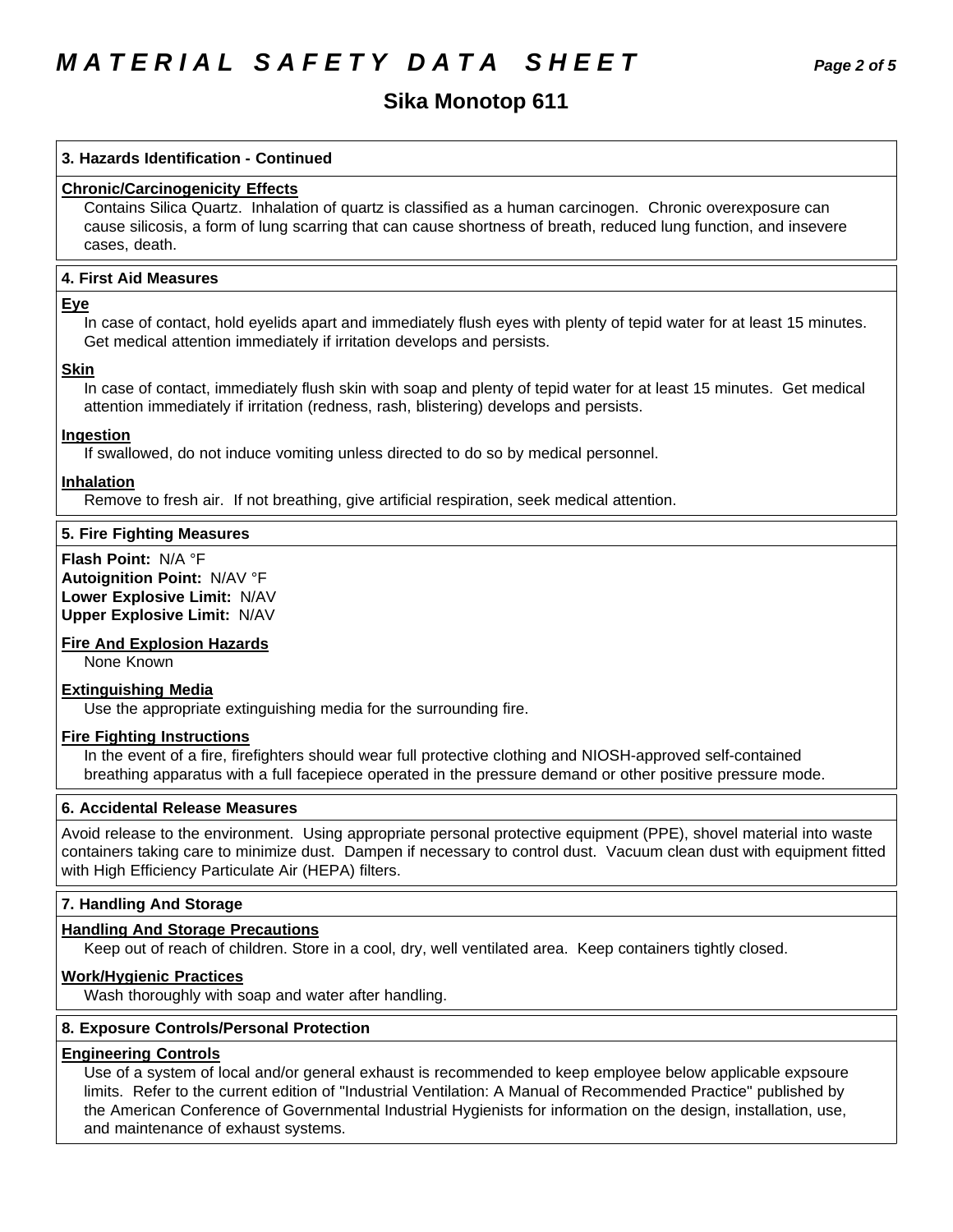# **Sika Monotop 611**

# **8. Exposure Controls/Personal Protection - Continued**

#### **Eye/Face Protection**

Safety glasses with side shields or goggles.

#### **Skin Protection**

Avoid skin contact. Long sleeve shirt, long pants, chemical resistant gloves to prevent contact. Launder before reuse.

#### **Respiratory Protection**

A respirator protection program that meets 29 CFR 1910.134 requirement must be followed whenever workplace conditions warrant a respirator's use. In areas where the Permissible Expsosure Limits are exceeded, use a properly fitted NIOSH-approved respirator.

# **Ingredient(s) - Exposure Limits**

CEMENT, PORTLAND ACGIHTLV-TWA-10 mg/m3 OSHA PEL-TWA - 15 mg/m3 (total dust) OSHA PEL - TWA - 5 mg/m3 (respirable dust) SILICA, AMORPHOUS FUSED ACGIH TLV-TWA 0.1 mg/m3 OSHA PEL-TWA 20 mppcf OSHA PEL-TWA 80 / %SiO2 mg/m3 SILICA, QUARTZ ACGIH TLV-TWA 0.1 mg/m3 (Notice of Intended Change) ACGIH TLV-TWA 0.05 mg/m3 (Proposed) OSHA PEL-TWA 30/%SiO2+2 mg/m3 OSHA PEL-TWA 10/%SiO2+2 mg/m3 OSHA PEL-TWA 250/%SiO+5 mppcf

#### **9. PhysicalAnd Chemical Properties**

# **Appearance**

Gray granules

#### **Odor**

**Odorless** 

**Chemical Type:** Mixture **Physical State:** Solid **Melting Point:** >1200 °F **Specific Gravity:** >1 **Percent Volatiles:** <0.5 **Packing Density:** 2 grams/cm3 **Solubility: <1% Evaporation Rate:** N/AV

#### **10. Stability And Reactivity**

**Stability: STABLE Hazardous Polymerization:** WILL NOT OCCUR

# **11. Toxicological Information**

**Miscellaneous Toxicological Information**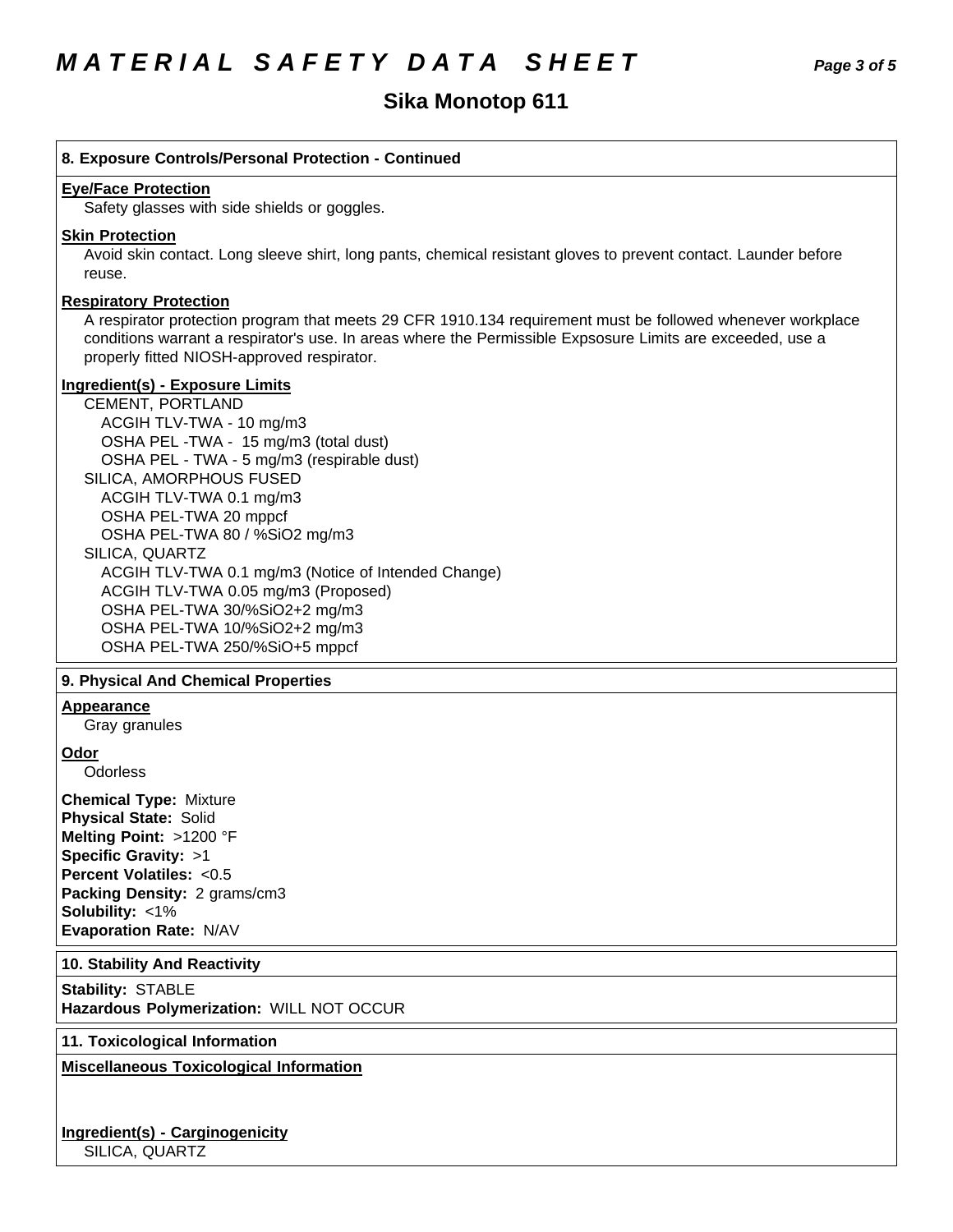# **MATERIAL SAFETY DATA SHEET**

# Sika Monotop 611

#### 11. Toxicological Information - Continued

# Ingredient(s) - Carginogenicity - Continued

NTP - Listed On The National Toxicology Program Listed In The IARC Monographs

#### 12. Ecological Information

No Data Available...

#### **13. Disposal Considerations**

Dispose in accordance with applicable federal, state and local government regulations. Waste generators must determine whether a discarded material is classified as a hazardous waste. USEPA guidelines for the classification determination are listed in 40 CFR Parts 261.3. Additionally, waste generators must consult state and local hazardous waste regulations to ensure complete and accurate classification.

#### 14. Transport Information

#### **Proper Shipping Name**

Not regulated by the USDOT

# 15. Regulatory Information

### **U.S. Regulatory Information**

All ingredients of this product are listed or are excluded from listing under the U.S. Toxic Substances Control Act (TSCA) Chemical Substance Inventory.

# **SARA Hazard Classes**

**Acute Health Hazard** Chronic Health Hazard

#### **SARA Section 313 Notification**

This product does not contain any ingredients regulated under Section 313 of the Emergency Planning and Community Right-To-Know Act of 1986 or 40 CFR 372.

# **State Regulations**

WARNING: This product contains a chemical known to the State of California to cause cancer, birth defects, or other reproductive harm.

#### **Ingredient(s) - State Regulations**

SILICA, AMORPHOUS FUSED New Jersey - Workplace Hazard Massachusetts - Hazardous Substance SILICA, QUARTZ New Jersey - Workplace Hazard Pennsylvania - Workplace Hazard California - Proposition 65 Massachusetts - Hazardous Substance

# **16. Other Information**

**HMIS Rating** Health: \*2 Fire:  $0$ Reactivity: 0 PPE: E